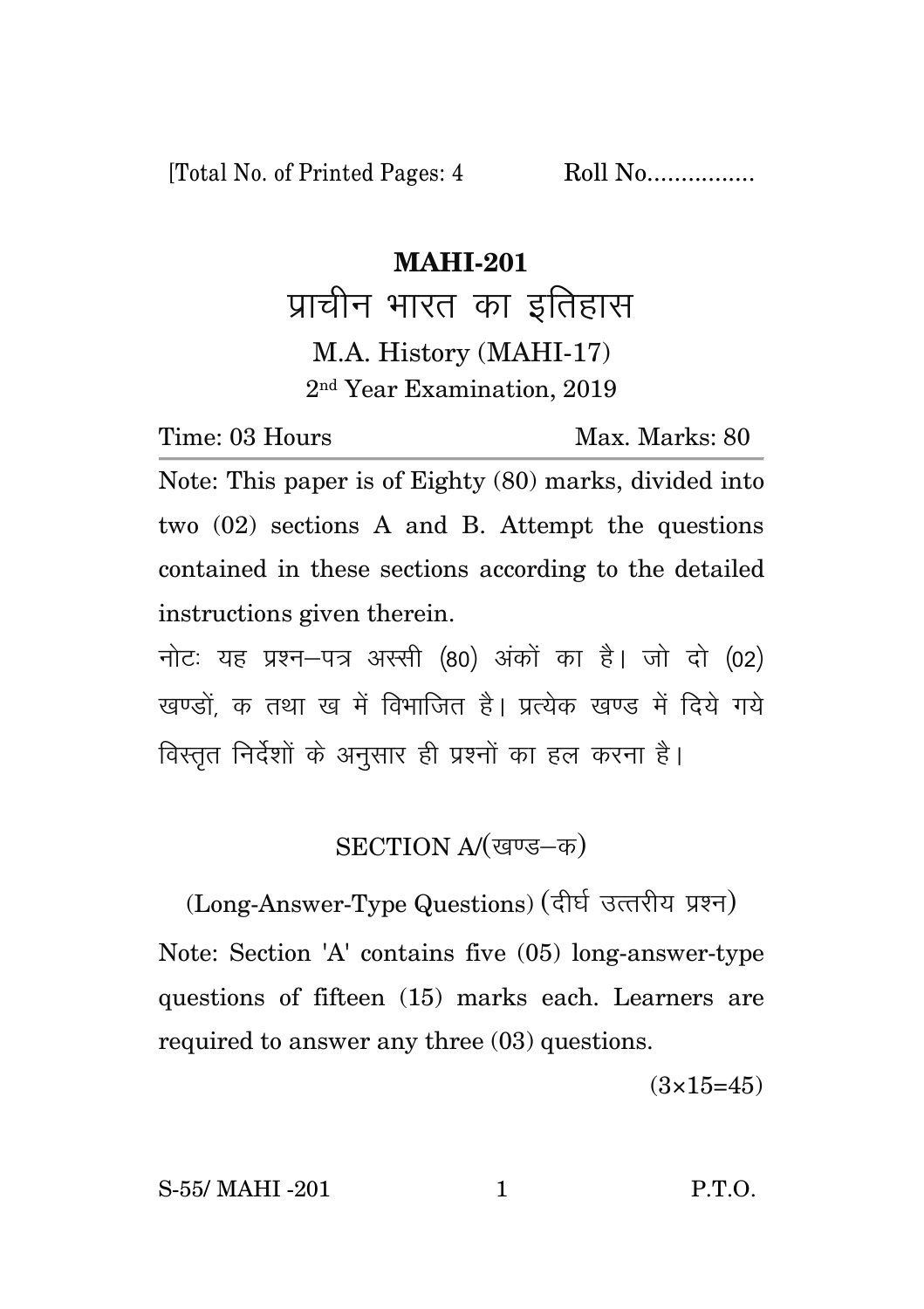नोट: खण्ड 'क' में पाँच (05) दीर्घ उत्तरों वाले प्रश्न दिये गये हैं, प्रत्येक प्रश्न के लिए पन्द्रह (15) अंक निर्धारित हैं। शिक्षार्थियों को इनमें से केवल तीन (03) प्रश्नों के उत्तर देने हैं ।

1. Describe the achievements of Chandragupt Mourya.

चन्द्रगुप्त मौर्य की उपलब्धियों का वर्णन कीजिए।

- 2. Write an essay on Sangam Literature. संगम साहित्य पर एक निबंध लिखिए।
- 3. Estimate contribution of Pushyamitra to Shung dynasty?

शुंग वंश को पृष्यमित्र के योगदान का मुल्यांकन कीजिए।

- 4. Discuss the achievement of Kanishk I. कनिष्क (प्रथम) की उपलब्धियों की व्याख्या कीजिए।
- 5. Describe southern conquest of Samudragupta. समुद्रगुप्त की दक्षिण विजय का वर्णन कीजिए।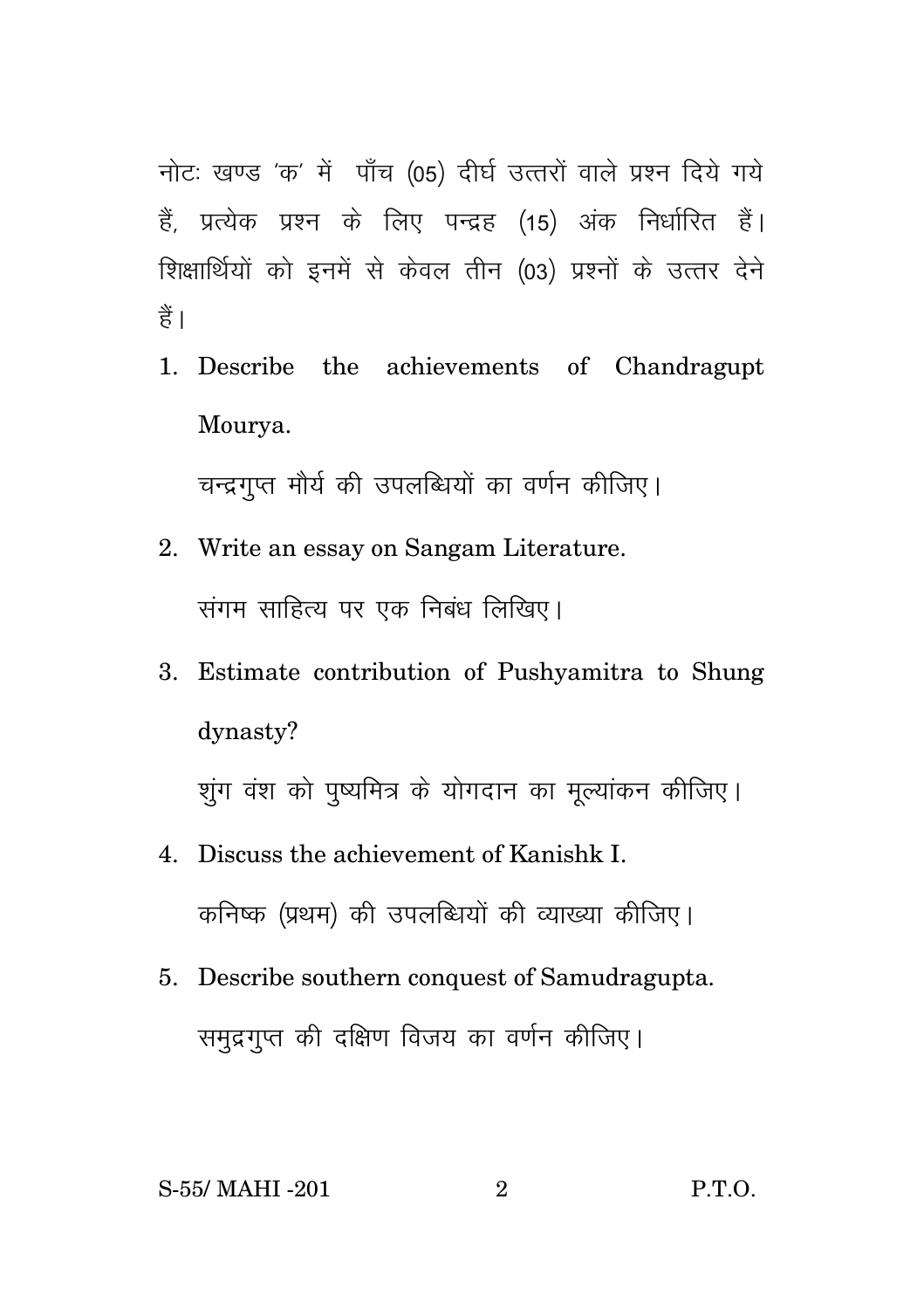Section B / (खण्ड-ख) (Short Answer Type Questions) (लघ उत्तरों वाले प्रश्न)

Note: Section 'B' contains eight (08) short-answer type questions of seven (07) marks each. Learners are required to answer any five (05) question only.  $(5 \times 7 = 35)$ 

नोटः खण्ड 'ख' में आठ (08) लघु उत्तरों वाले प्रश्न दिए गये हैं प्रत्येक प्रश्न के लिए सात (07) अंक निर्धारित हैं। शिक्षार्थियों को इनमें से केवल पाँच (05) प्रश्नों के उत्तर देने हैं।

Briefly discuss the following:

निम्नलिखित पर संक्षेप में चर्चा कीजिए:

- 1. Sixteen Mahajanpad. सोलह महाजनपद।
- 2. Bindusar. बिन्दुसार।
- 3. Rise of Kushanas. क़्षाणों का उदय।